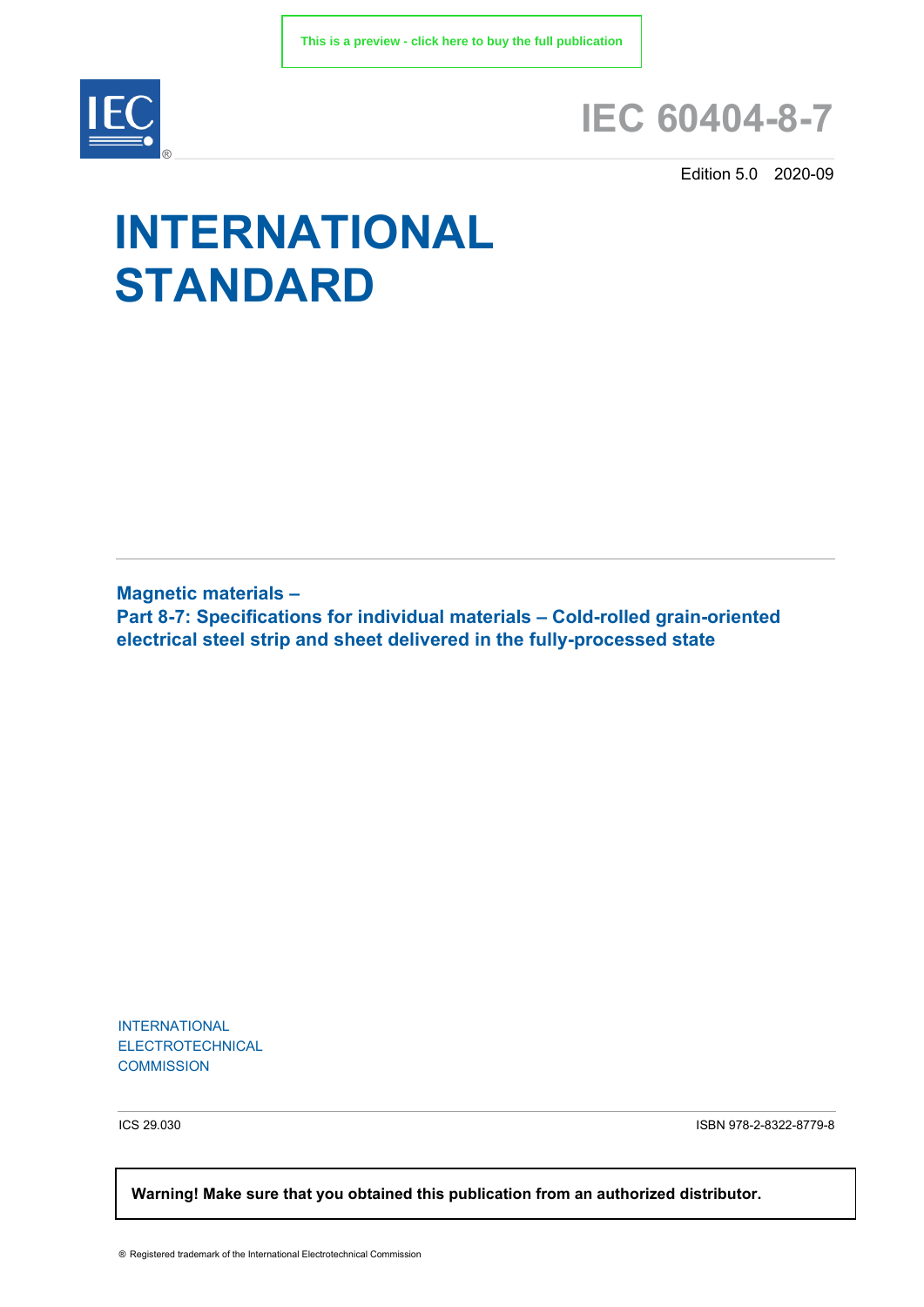$-2-$ 

IEC 60404-8-7:2020 © IEC 2020

### **CONTENTS**

| 1              |       |                                                                  |  |  |  |  |  |
|----------------|-------|------------------------------------------------------------------|--|--|--|--|--|
| 2              |       |                                                                  |  |  |  |  |  |
| 3              |       |                                                                  |  |  |  |  |  |
| 4              |       |                                                                  |  |  |  |  |  |
|                |       |                                                                  |  |  |  |  |  |
| 5              |       |                                                                  |  |  |  |  |  |
| 6              |       |                                                                  |  |  |  |  |  |
|                | 6.1   |                                                                  |  |  |  |  |  |
|                | 6.2   |                                                                  |  |  |  |  |  |
|                | 6.3   |                                                                  |  |  |  |  |  |
|                | 6.4   |                                                                  |  |  |  |  |  |
|                | 6.5   |                                                                  |  |  |  |  |  |
| $\overline{7}$ |       |                                                                  |  |  |  |  |  |
|                | 7.1   |                                                                  |  |  |  |  |  |
|                | 7.1.1 |                                                                  |  |  |  |  |  |
|                | 7.1.2 |                                                                  |  |  |  |  |  |
|                | 7.1.3 |                                                                  |  |  |  |  |  |
|                | 7.1.4 | Magnetic properties of magnetic domain refined high permeability |  |  |  |  |  |
|                | 7.2   |                                                                  |  |  |  |  |  |
|                | 7.2.1 |                                                                  |  |  |  |  |  |
|                | 7.2.2 |                                                                  |  |  |  |  |  |
|                | 7.2.3 |                                                                  |  |  |  |  |  |
|                | 7.2.4 |                                                                  |  |  |  |  |  |
|                | 7.2.5 |                                                                  |  |  |  |  |  |
|                | 7.2.6 |                                                                  |  |  |  |  |  |
|                | 7.2.7 |                                                                  |  |  |  |  |  |
|                | 7.3   |                                                                  |  |  |  |  |  |
|                | 7.3.1 |                                                                  |  |  |  |  |  |
|                | 7.3.2 |                                                                  |  |  |  |  |  |
|                | 7.3.3 |                                                                  |  |  |  |  |  |
|                | 7.3.4 |                                                                  |  |  |  |  |  |
|                | 7.3.5 |                                                                  |  |  |  |  |  |
| 8              |       |                                                                  |  |  |  |  |  |
|                | 8.1   |                                                                  |  |  |  |  |  |
|                | 8.2   |                                                                  |  |  |  |  |  |
|                | 8.3   |                                                                  |  |  |  |  |  |
|                | 8.3.1 |                                                                  |  |  |  |  |  |
|                | 8.3.2 |                                                                  |  |  |  |  |  |
|                | 8.3.3 |                                                                  |  |  |  |  |  |
|                | 8.4   |                                                                  |  |  |  |  |  |
|                | 8.4.1 |                                                                  |  |  |  |  |  |
|                | 8.4.2 |                                                                  |  |  |  |  |  |
|                | 8.4.3 |                                                                  |  |  |  |  |  |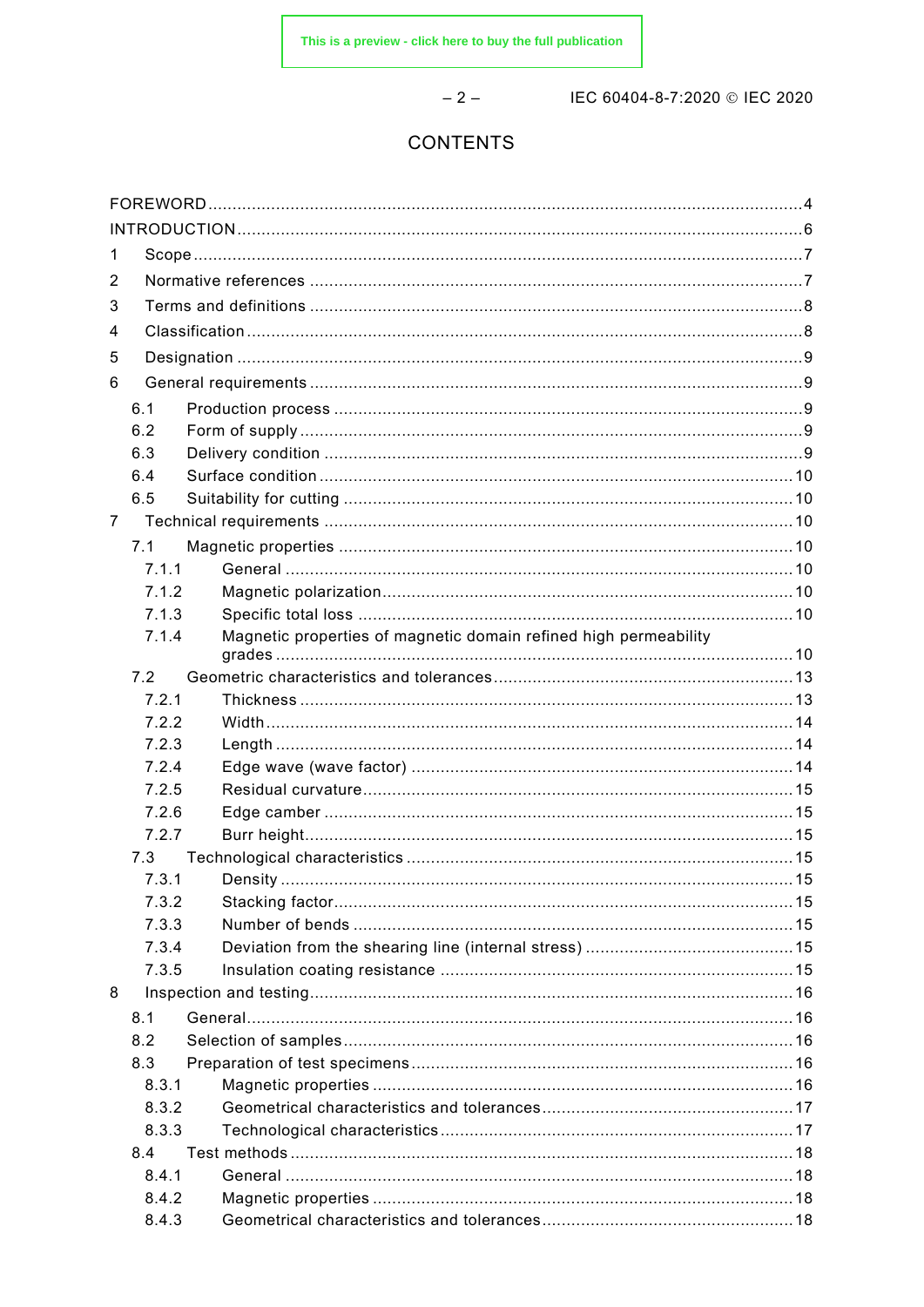IEC 60404-8-7:2020 © IEC 2020

$$
-\;3\;-\;
$$

| Table 1 – Technological and magnetic properties of the conventional grades of grain-<br>oriented electrical steel strip and sheet (magnetic properties are measured using the                                                                |  |
|----------------------------------------------------------------------------------------------------------------------------------------------------------------------------------------------------------------------------------------------|--|
| Table 2 – Technological and magnetic properties of the high permeability grades of<br>grain-oriented electrical steel strip and sheet (magnetic properties are measured using                                                                |  |
| Table 3 – Technological and magnetic properties of magnetic domain refined high<br>permeability grades of grain-oriented electrical steel strip and sheet (magnetic<br>properties are measured using the Single Sheet Test method* according |  |
|                                                                                                                                                                                                                                              |  |
|                                                                                                                                                                                                                                              |  |
|                                                                                                                                                                                                                                              |  |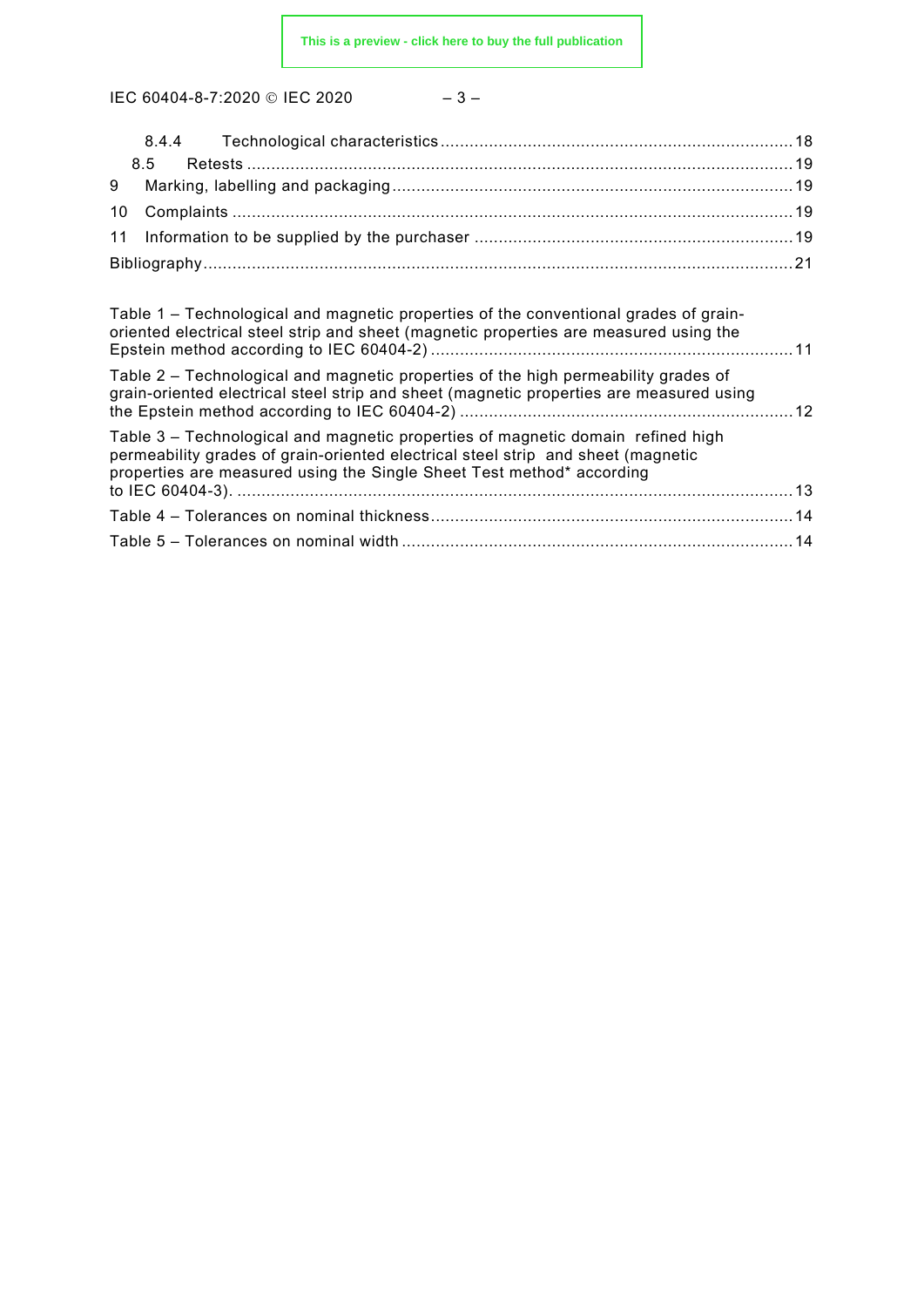**[This is a preview - click here to buy the full publication](https://webstore.iec.ch/publication/63884&preview)**

– 4 – IEC 60404-8-7:2020 IEC 2020

#### INTERNATIONAL ELECTROTECHNICAL COMMISSION

\_\_\_\_\_\_\_\_\_\_\_\_

#### **MAGNETIC MATERIALS –**

#### **Part 8-7: Specifications for individual materials – Cold-rolled grain-oriented electrical steel strip and sheet delivered in the fully-processed state**

#### FOREWORD

- <span id="page-3-0"></span>1) The International Electrotechnical Commission (IEC) is a worldwide organization for standardization comprising all national electrotechnical committees (IEC National Committees). The object of IEC is to promote international co-operation on all questions concerning standardization in the electrical and electronic fields. To this end and in addition to other activities, IEC publishes International Standards, Technical Specifications, Technical Reports, Publicly Available Specifications (PAS) and Guides (hereafter referred to as "IEC Publication(s)"). Their preparation is entrusted to technical committees; any IEC National Committee interested in the subject dealt with may participate in this preparatory work. International, governmental and non-governmental organizations liaising with the IEC also participate in this preparation. IEC collaborates closely with the International Organization for Standardization (ISO) in accordance with conditions determined by agreement between the two organizations.
- 2) The formal decisions or agreements of IEC on technical matters express, as nearly as possible, an international consensus of opinion on the relevant subjects since each technical committee has representation from all interested IEC National Committees.
- 3) IEC Publications have the form of recommendations for international use and are accepted by IEC National Committees in that sense. While all reasonable efforts are made to ensure that the technical content of IEC Publications is accurate, IEC cannot be held responsible for the way in which they are used or for any misinterpretation by any end user.
- 4) In order to promote international uniformity, IEC National Committees undertake to apply IEC Publications transparently to the maximum extent possible in their national and regional publications. Any divergence between any IEC Publication and the corresponding national or regional publication shall be clearly indicated in the latter.
- 5) IEC itself does not provide any attestation of conformity. Independent certification bodies provide conformity assessment services and, in some areas, access to IEC marks of conformity. IEC is not responsible for any services carried out by independent certification bodies.
- 6) All users should ensure that they have the latest edition of this publication.
- 7) No liability shall attach to IEC or its directors, employees, servants or agents including individual experts and members of its technical committees and IEC National Committees for any personal injury, property damage or other damage of any nature whatsoever, whether direct or indirect, or for costs (including legal fees) and expenses arising out of the publication, use of, or reliance upon, this IEC Publication or any other IEC Publications.
- 8) Attention is drawn to the Normative references cited in this publication. Use of the referenced publications is indispensable for the correct application of this publication.
- 9) Attention is drawn to the possibility that some of the elements of this IEC Publication may be the subject of patent rights. IEC shall not be held responsible for identifying any or all such patent rights.

International Standard IEC 60404-8-7 has been prepared by IEC technical committee 68: Magnetic alloys and steels.

This fifth edition cancels and replaces the fourth edition published in 2017. This edition constitutes a technical revision.

This edition includes the following significant technical changes with respect to the previous edition:

- insertion of a third class of grain-oriented electrical steels for magnetic domain refined high permeability grades;
- introduction of the single sheet tester (SST) method as reference measurement method for this third class of material together with a conversion factor for transposition of the SST measurement results to equivalent Epstein values;
- update of the electrical steel range to take account of the current offers and demands of grades.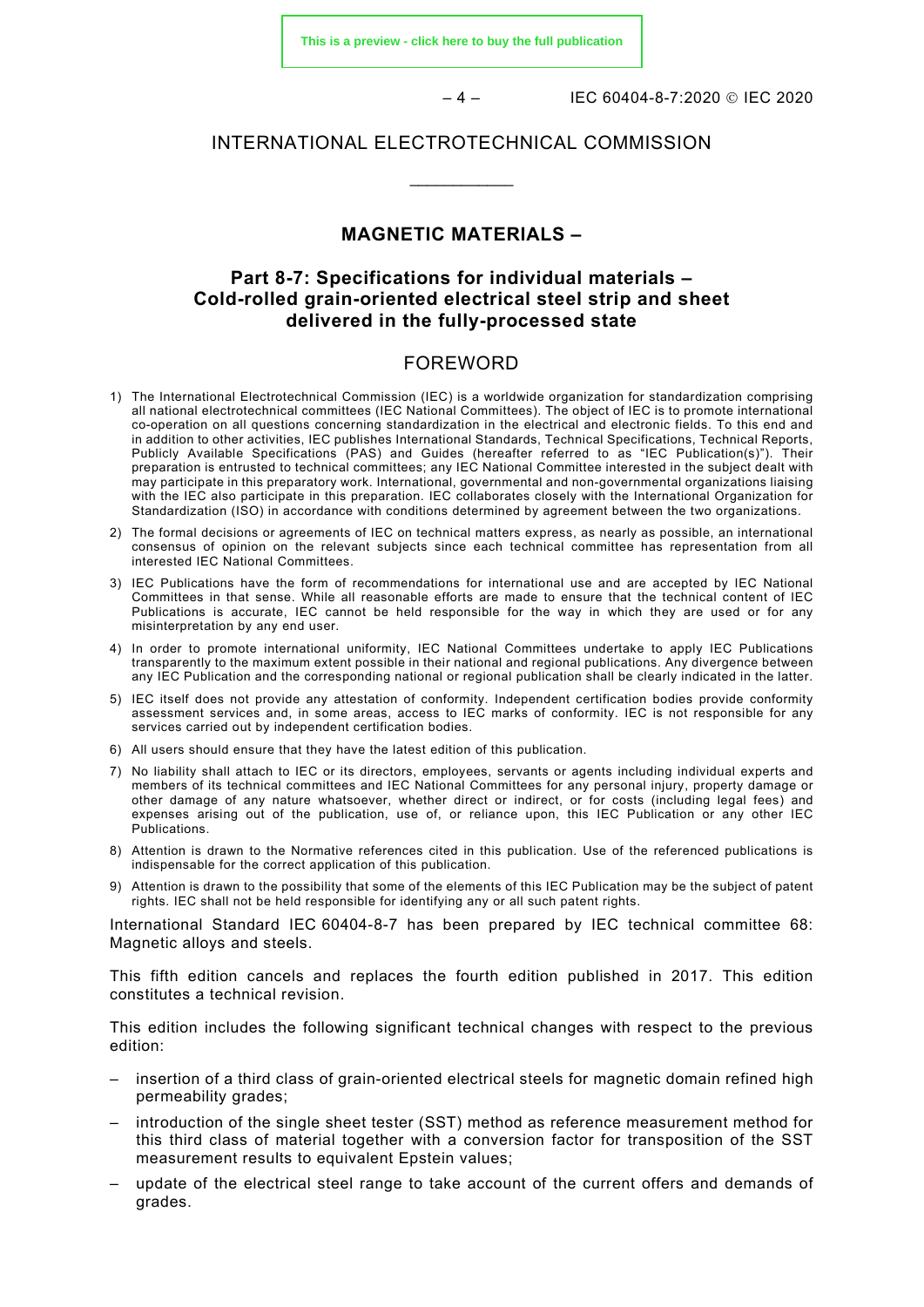IEC 60404-8-7:2020 © IEC 2020 – 5 –

The text of this International Standard is based on the following documents:

| CDV        | Report on voting |
|------------|------------------|
| 68/641/CDV | 68/657/RVC       |

Full information on the voting for the approval of this International Standard can be found in the report on voting indicated in the above table.

This document has been drafted in accordance with the ISO/IEC Directives, Part 2.

A list of all the parts in the IEC 60404 series, published under the general title *Magnetic materials*, can be found on the IEC website.

The committee has decided that the contents of this document will remain unchanged until the stability date indicated on the IEC website under "http://webstore.iec.ch" in the data related to the specific document. At this date, the document will be

- reconfirmed,
- withdrawn,
- replaced by a revised edition, or
- amended.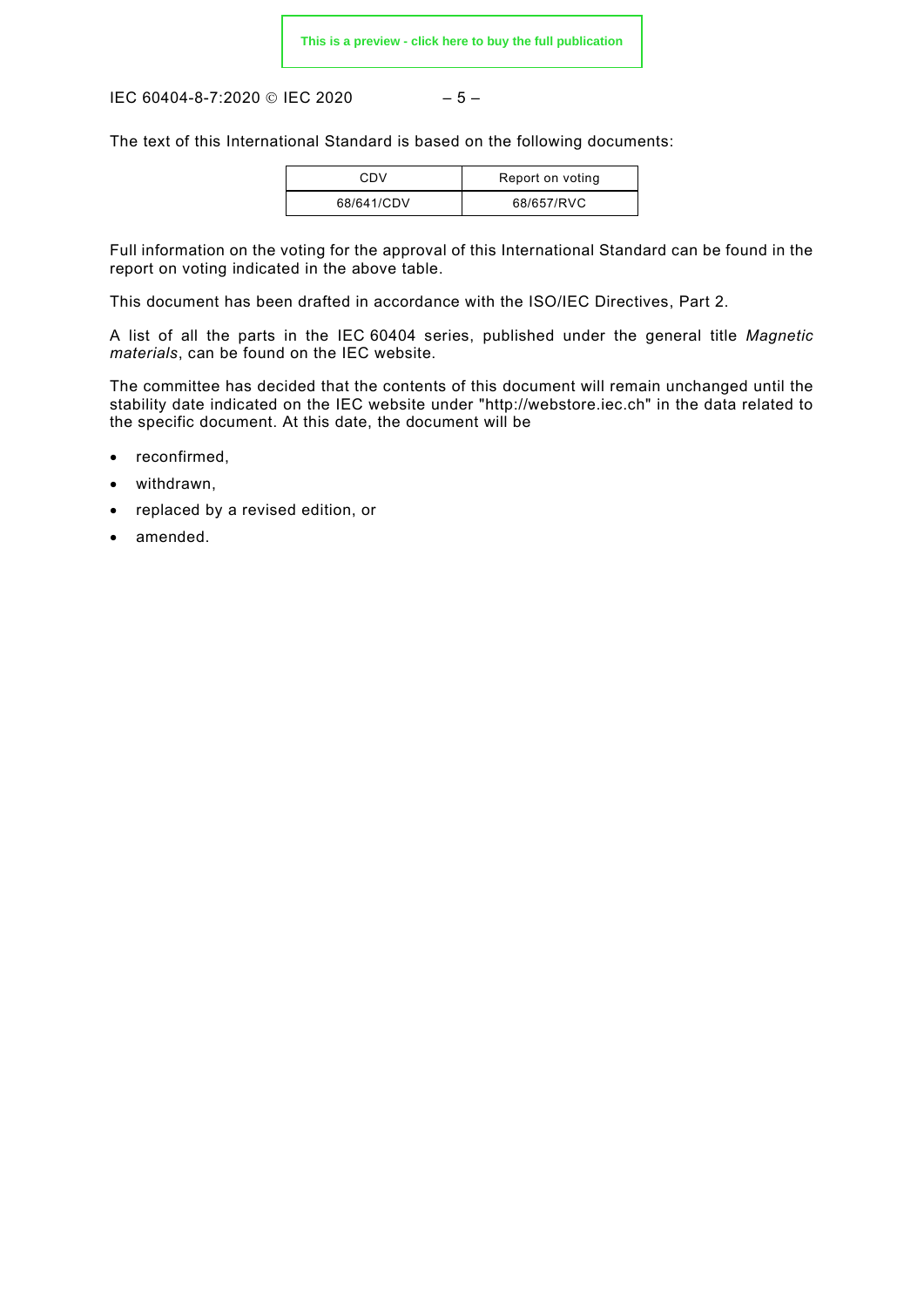$-6 -$  IEC 60404-8-7:2020 © IEC 2020

#### INTRODUCTION

<span id="page-5-0"></span>This revision of International Standard IEC 60404-8-7 has been prepared by the experts of the Working Group 1 of the IEC technical committee 68: Magnetic alloys and steels.

The insertion of a third class of electrical steels for magnetic domain refined high permeability grades is the main reason of this revision. Most of the technologies of magnetic domain refinement result in material that does not withstand the stress relief annealing after cutting without changing the magnetic properties (i.e. the specific total loss). In the case of this material, the Epstein method according to IEC 60404-2, requiring the annealing of the Epstein test specimens, is not suitable. Therefore, the single sheet tester (SST) method specified in IEC 60404-3 is employed for such non-heatproof magnetic material.

The introduction of the SST as the reference measurement method for these magnetic domain refined high permeability grades was preceded by intense discussions within IEC/TC 68.

The specific total loss measured by use of the SST specified in IEC 60404-3 tends to be larger than the value measured by the use of the Epstein frame in accordance with IEC 60404-2. The magnetic polarization at  $H = 800$  A/m measured by use of the SST tends to be a little lower than the value measured by the use of the Epstein frame.

The significant difference between Epstein and SST loss results made it necessary to introduce a conversion factor,  $F_c$ , applied to the SST results. This conversion factor is to create continuity in the quality characteristics ratio of conventional grain-oriented electrical steel grades and of high permeability grades (Epstein related loss values) to the magnetic domain refined high permeability grades (SST related loss values), particularly over the transition zone between these grades. Otherwise, it could be confusing to the users of this document that the higher quality materials assessed by the SST method would be listed with seemingly higher values of the specific total loss, compared with the lower values obtained by the Epstein method on the lower quality materials.

Considerations of the widely spread grades of domain refined high permeability grain-oriented electrical steel led to the consented value of  $F_c = 0.925$  to be applied to the specific total loss values at 1,7 T measured by the SST method.

The magnetic polarization of magnetic domain refined high permeability grades at *H* = 800 A/m is the value taken from the SST measurement without conversion to an equivalent Epstein value.

Consequently, the magnetic domain refined high permeability grades will be listed in a new [Table 3](#page--1-17) as a new class of grain-oriented electrical steel strip and sheet.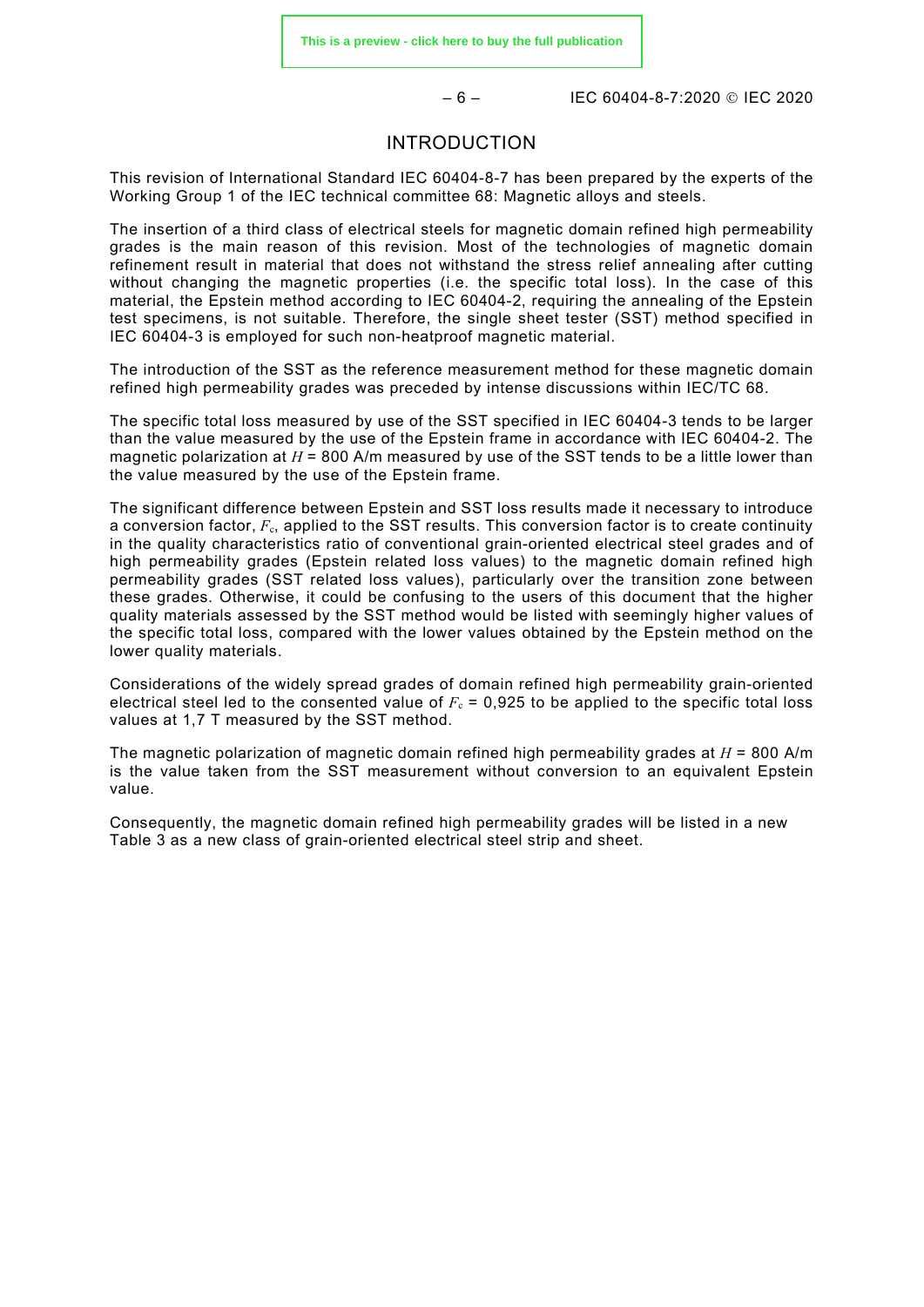IEC 60404-8-7:2020 © IEC 2020 – 7 –

#### **MAGNETIC MATERIALS –**

#### **Part 8-7: Specifications for individual materials – Cold-rolled grain-oriented electrical steel strip and sheet delivered in the fully-processed state**

#### <span id="page-6-0"></span>**1 Scope**

This part of IEC 60404 defines the grades of cold-rolled grain-oriented electrical steel strip and sheet in nominal thicknesses of 0,20 mm, 0,23 mm, 0,27 mm, 0,30 mm and 0,35 mm. In particular, it gives general requirements, magnetic properties, geometric characteristics, tolerances and technological characteristics, as well as inspection procedures.

This document applies to Goss textured grain-oriented electrical steel strip and sheet supplied in the final annealed condition in coils or sheets, and intended for the construction of magnetic circuits.

The grades are grouped into three classes:

- conventional grades;
- high permeability grades;
- magnetic domain refined high permeability grades.

They correspond to Class C22 of IEC 60404-1.

#### <span id="page-6-1"></span>**2 Normative references**

The following documents are referred to in the text in such a way that some or all of their content constitutes requirements of this document. For dated references, only the edition cited applies. For undated references, the latest edition of the referenced document (including any amendments) applies.

IEC 60050-121, *International Electrotechnical Vocabulary – Part 121: Electromagnetism*

IEC 60050-221, *International Electrotechnical Vocabulary – Chapter 221: Magnetic materials and components*

IEC 60404-1, *Magnetic materials – Part 1: Classification*

IEC 60404-1-1, *Magnetic materials – Part 1-1: Classification – Surface insulations of electrical steel sheet, strip and laminations*

IEC 60404-2, *Magnetic materials – Part 2: Methods of measurement of the magnetic properties of electrical steel strip and sheet by means of an Epstein frame*

IEC 60404-3, *Magnetic materials – Part 3: Methods of measurement of the magnetic properties of electrical steel strip and sheet by means of a single sheet tester*

IEC 60404-9, *Magnetic materials – Part 9: Methods of determination of the geometrical characteristics of electrical steel strip and sheet*

IEC 60404-11, *Magnetic materials – Part 11: Method of test for the determination of surface insulation resistance of magnetic sheet and strip*

IEC 60404-13, *Magnetic materials – Part 13: Methods of measurement of resistivity, density, and stacking factor of electrical steel strip and sheet*

ISO 404, *Steel and steel products – General technical delivery requirements*